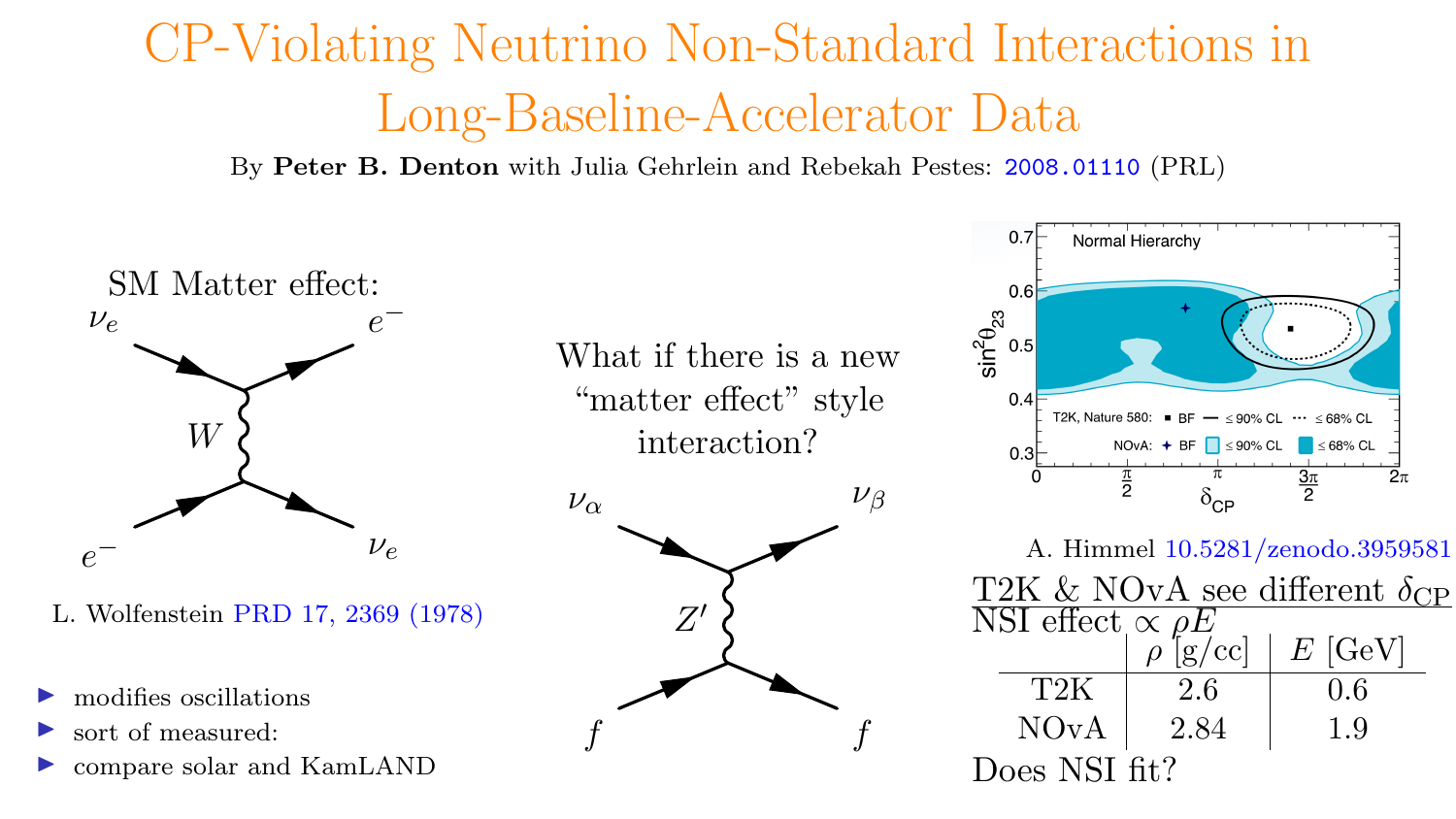## CP-Violating Neutrino Non-Standard Interactions in Long-Baseline-Accelerator Data

By Peter B. Denton with Julia Gehrlein and Rebekah Pestes: [2008.01110](https://arxiv.org/abs/2008.01110) (PRL)

### How big of NSI?  $|\epsilon_{e\mu}| \approx \frac{s_{12}c_{12}c_{23}\pi\Delta m^2_{21}}{2s_{22}^2}$  $2s_{23}^2$ ×  $\left|\frac{\sin \delta_{\rm T2K} - \sin \delta_{\rm NOvA}}{\rm D}\right|$  $\overline{\phantom{a}}$  $\mid$  $a_{\text{NOvA}} - a_{\text{T2K}}$ I  $\overline{\phantom{a}}$  $\approx 0.22$ . . . and the phase?  $\cos(\delta_{\text{true}} + \phi_{e\beta}) \approx -1$  $\delta_{\text{true}} \approx \delta_{\text{T2K}} \approx 1.5\pi$  $\Rightarrow \phi_{e} \approx 1.5\pi$

Fit the data:

- $\triangleright$  NOvA & T2K app & dis
- Daya Bay
- I KamLAND
- $\Rightarrow$  reactors have no matter effect



Where do we go from here?

- I NOvA & T2K will improve
- DUNE & HK will improve more
- IceCube & SK are comparably sensitive
- COHERENT too (depends on mediator)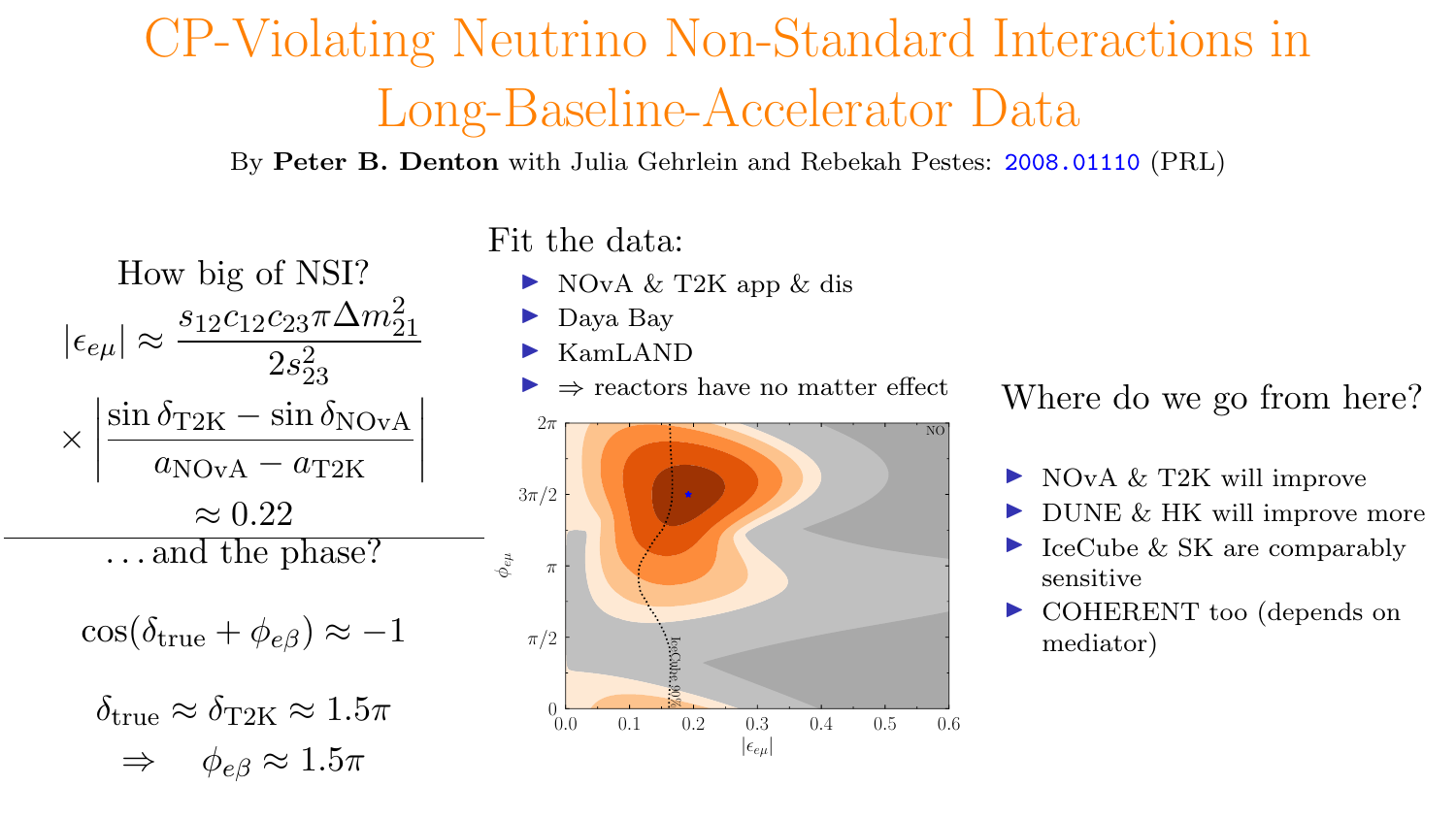# Backup